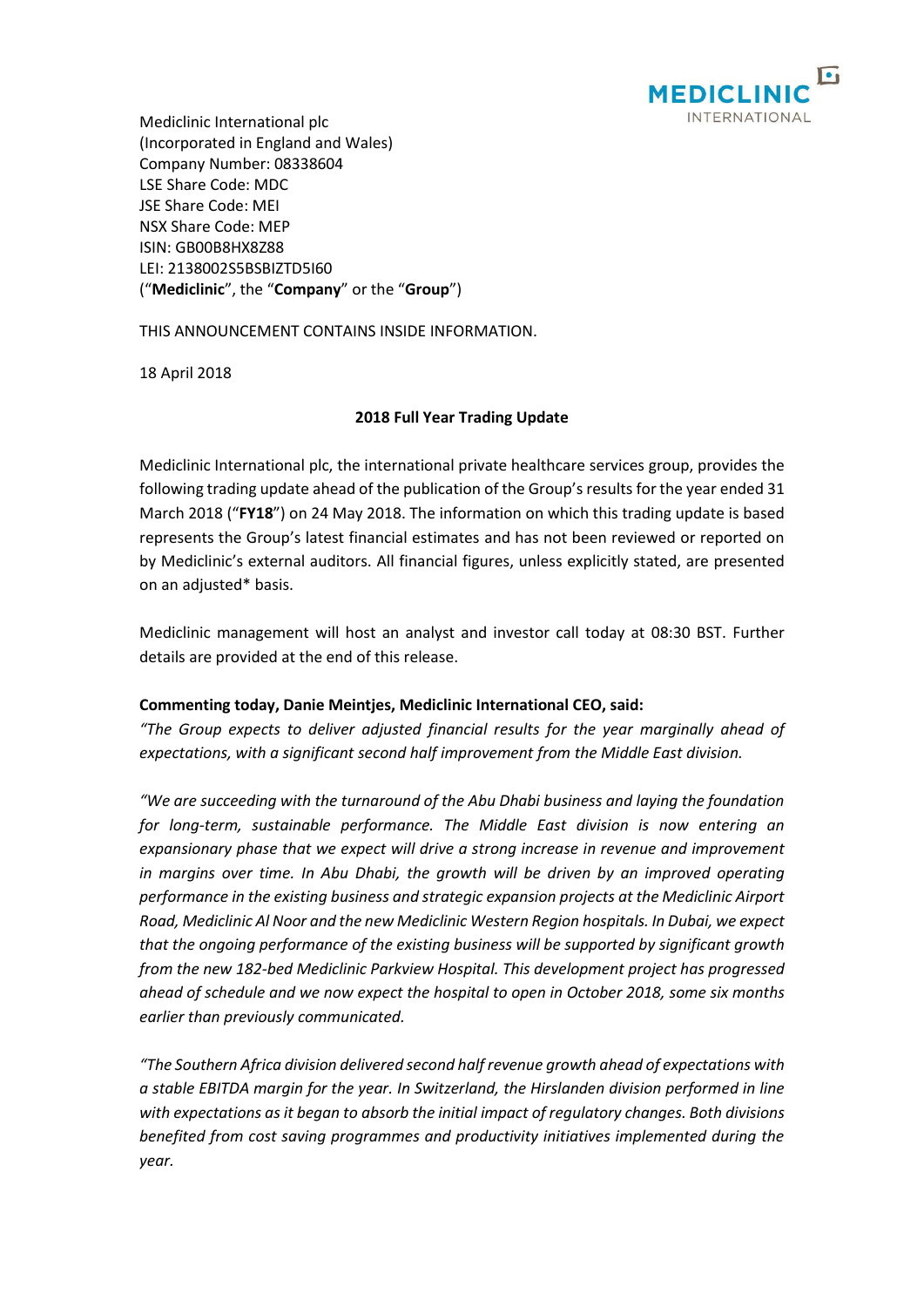*"The demand for the provision of quality healthcare services continues to increase driven by factors including an ageing population, growing disease burden and new technologies. Mediclinic, as the largest independent pan-EMEA private healthcare services group with market leading positions across all our operating divisions, is well positioned to benefit from these trends. Through our relentless focus on patient safety, excellent clinical performance, and sustainable and efficient operating practices, Mediclinic expects to continue to create long-term shareholder value."*

## **Hirslanden - Switzerland**

As previously indicated, Hirslanden's FY18 performance was impacted by the timing of the Easter period, a subdued summer market, the continued change in insurance mix and the evolving changes in the regulatory environment. On 1 January 2018, the TARMED outpatient tariff revisions became effective and four cantons, including Zurich, implemented a list of procedures now reimbursed at outpatient tariffs. Although the Federal Government is expected to implement a national framework from 1 January 2019, a number of insurance companies in Switzerland are already applying certain elements of the framework in some further cantons. As a result, Hirslanden expects to deliver FY18 revenue growth of around 1.8% to CHF1.7 billion (FY17: CHF1.7 billion). Inpatient revenue was broadly flat and outpatient revenue, which contributed around 19% of the division's total revenue, increased by 8%. Bed days sold and inpatient admissions were up 2% and 3% respectively. Revenue per bed day was down around 1.5%.

As anticipated, the EBITDA margin for FY18 is expected to be around 18.3% (FY17: 20.0%). This reflects the impact on revenue of current trends in the market and regulatory environment as well as the continued investment costs relating to the Hirslanden 2020 strategic programme offset by the benefits from cost-management programmes and efficiency savings.

The acquisition of the Linde Private Hospital ("**Linde**") in Biel was completed at the end of June 2017 and is delivering a good operating performance following its successful integration.

Hirslanden continues to adapt its business model to address the trends in inpatient and outpatient activity driven by the evolving regulatory environment in Switzerland and the ongoing insurance mix change whilst maintaining excellent clinical performance. The continued investment in the Hirslanden 2020 strategic programme is part of the long-term strategy to adapt to this changing environment, whilst also delivering cost savings and operational efficiencies for the division over time. The pace of regulatory change and its impact on the business continues to evolve and we are monitoring it closely to adapt accordingly.

In FY19, Hirslanden expects modest revenue growth supported by an increase in average bed capacity for the year, largely related to Linde. As a result of the regulatory and market trends more than offsetting the benefits of cost savings and efficiency initiatives, the FY19 EBITDA margin is expected to contract by around 100 basis points ("**bps**") from the prior year. However, the EBITDA margin is targeted to improve from FY20 onwards.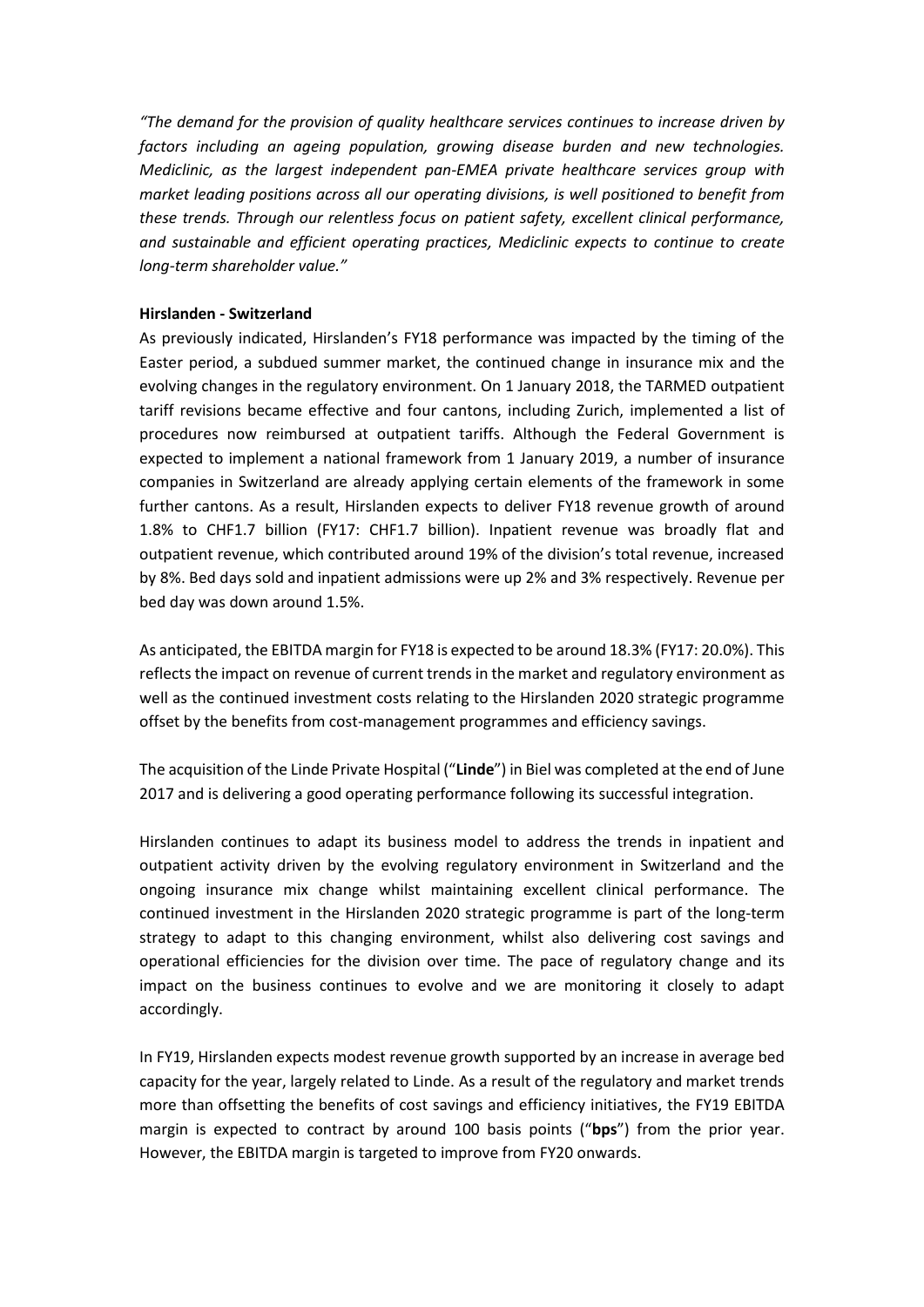### **Mediclinic Southern Africa**

In Southern Africa, FY18 performance was ahead of expectations, with revenue anticipated to increase by around 5.0% to ZAR15.1 billion (FY17: ZAR14.4 billion), with inpatient bed days decreasing by around 1.5% and revenue per bed day increasing by around 6.7%. In FY19, the division expects there to be stable medical insurance membership and no forecast increase in bed capacity. FY19 revenue growth will be driven by an expected increase in bed days sold of 1-2%, largely as a result of an increase in productive days compared to the prior year, combined with tariff increases broadly in line with inflation.

EBITDA margin for FY18 is expected to be stable (FY17: 21.2%), resulting from the benefits of cost-management and efficiencies initiatives. The EBITDA margin for Southern Africa is also expected to remain broadly stable over the medium term.

# **Mediclinic Middle East**

After reaching an inflection point, second half revenue in the Middle East is expected to grow by around 6% comparatively and around 12% sequentially. FY18 revenue is expected to increase by almost 1% to AED3.1 billion (FY17: AED3.1 billion). The division is expected to deliver an improved FY18 EBITDA margin at around 12.5% (FY17: 11.7%) following the strong second half operational performance.

The Middle East division is entering a growth phase underpinned by continued strong performance in the established Dubai business, significant improvement in the Abu Dhabi business and the opening of several new facilities over the coming years. In Dubai, the new build 182-bed Mediclinic Parkview Hospital is progressing ahead of schedule and is now expected to be commissioned in October 2018, some 6 months ahead of schedule, as part of a multi-year ramp up programme. In Abu Dhabi, the extension of Mediclinic Airport Road Hospital has been further re-configured to include a comprehensive cancer centre and is now expected to open in FY20/21.

In FY19, the Middle East division is expected to deliver revenue growth in the low double-digit percentage range reflecting the underlying operating performance of the business and additional bed capacity coming online in the second half of the year. The EBITDA margin of the existing operations is expected to increase by around 250bps and to continue improving year-on-year to around 20% in FY22. As a result of the early opening of Mediclinic's Parkview Hospital and the updated schedule for the planned upgrade and expansion projects in Abu Dhabi, the ramp up costs associated with these projects are expected to offset the margin of the existing business by around 250bps per annum between FY19-FY21, reducing thereafter.

# **Spire Healthcare Group**

Mediclinic has a 29.9% investment in Spire Healthcare Group plc ("**Spire**"). The investment in Spire is accounted for on an equity basis recognising the reported profit after tax of £16.8m for Spire's financial year ended 31 December 2017 (31 December 2016: £53.6m). Spire's adjusted profit after tax for the year was £57.9m (31 December 2016: £76.6m). The principle differences related to a £28.7m provision for the potential cost of a settlement relating to civil litigation against a consultant who previously had practicing privileges at Spire and a charge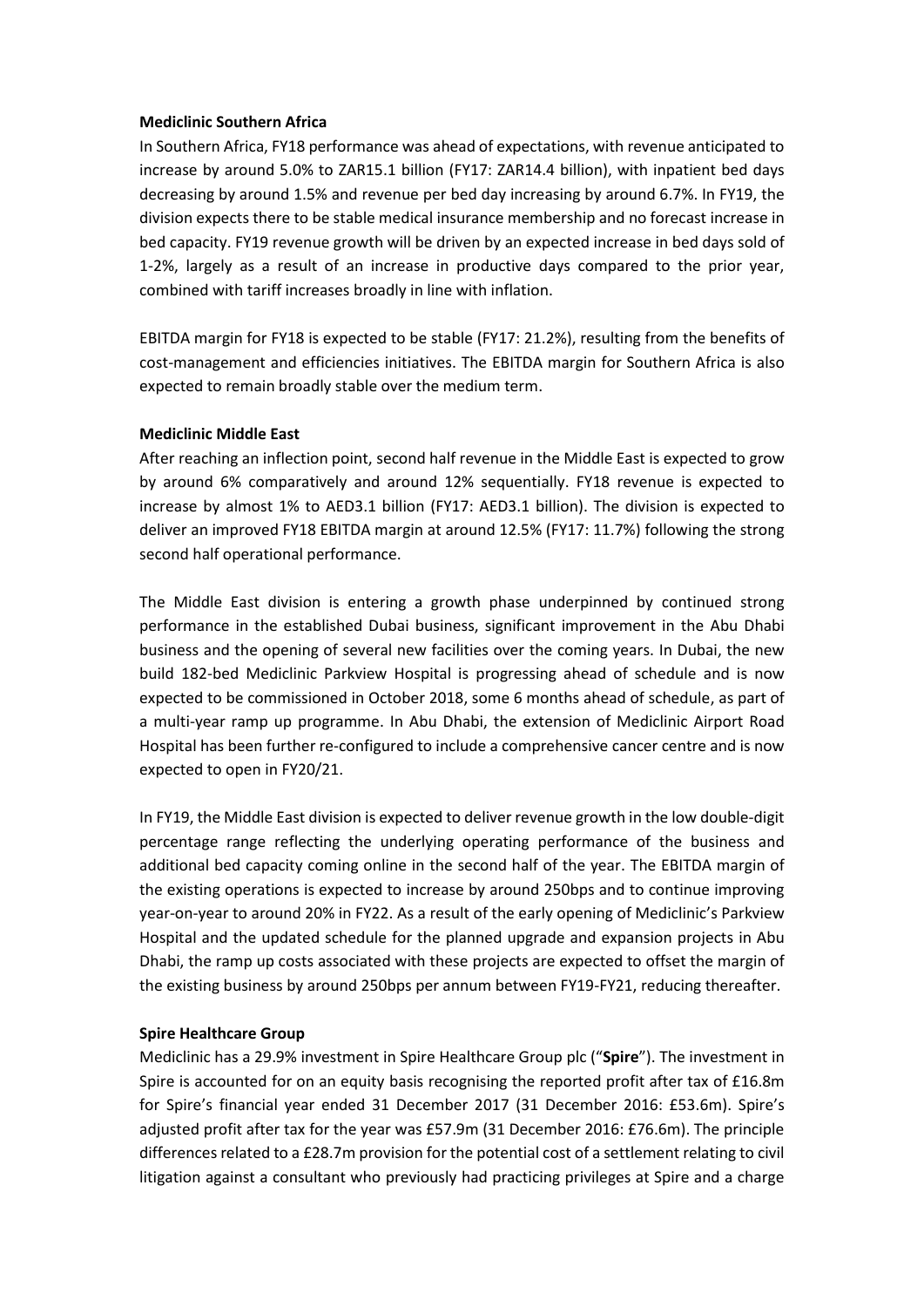relating to a decision to cease the provision of radiotherapy services at the Spire Specialist Cancer Care Centre in Baddow (Essex). The exceptional items materially impacted Mediclinic's FY18 equity accounted share of reported profit after tax from Spire. After adjusting for the amortisation of intangible assets recognised in the notional purchase price allocation of the equity investment, the FY18 income from associate was £2.6m (FY17: £12.4m).

## **Group**

The Group expects to deliver adjusted financial results for the year marginally ahead of expectations, with a significant second half improvement from the Middle East division. In constant currency, FY18 revenue is expected to be up around 2% and adjusted EBITDA flat on the prior year. However, after the translation effect of foreign currency movements, FY18 revenue is expected to be up around 4% at GBP2.9bn (1H17: GBP2.7bn) and adjusted EBITDA up around 3% at GBP0.5bn (FY17: GBP0.5bn). Adjusted earnings per share, impacted by the equity accounted share of reported profit after tax from Spire, is expected to be broadly flat on the prior year (FY17: 29.8 pence). The average foreign exchange rates for FY18 were GBP/CHF 1.29, GBP/ZAR 17.22 and GBP/AED 4.87 (FY17: 1.29, 18.41 and 4.80 respectively).

In line with the requirements of IFRS, the Group performs an annual review of the carrying value for goodwill and other intangible assets. In Switzerland, the changes in the market and regulatory environment have affected key inputs to the ongoing year-end review that could potentially give rise to an impairment charge against intangible assets of GBP400m to GBP600m. Hirslanden goodwill and indefinite life trade names were carried at £307m and £341m, respectively, at the previous year end balance sheet date of 31 March 2017. Any potential impairment charge will be non-cash and excluded from the adjusted earnings metrics.

The Group will adopt the new IFRS 15 accounting standard (Revenue from Contracts with Customers) from 1 April 2018. Under IFRS 15, revenue is recognised at an amount that reflects the consideration to which an entity expects to be entitled in exchange for transferring goods or services to a customer. The new accounting standard has implications for the Middle East division where we expect certain operating expenses to be reclassified and set off against revenue. This will not have an impact on EBITDA for the Middle East division and the Group will provide further details at the FY18 results on 24 May 2018.

The Group will host a Capital Markets Day on 28 June 2018 in Zurich, Switzerland. Presenters from the Mediclinic International Executive Committee will include Dr Ronnie van der Merwe (appointed Group CEO from 1 June 2018), Jurgens Myburgh (Group CFO), Dr Ole Wiesinger (Hirslanden CEO), Koert Pretorius (Mediclinic Southern Africa CEO) and David Hadley (Mediclinic Middle East CEO). The event will be webcast live via the Mediclinic corporate website where further details will be available ahead of the day. For those attending, site visits will take place on 29 June 2018.

*\* The Group uses adjusted income statement reporting as non-IFRS measures in evaluating performance and as a method to provide shareholders with clear and consistent reporting. The Group's non-IFRS measures are intended to remove from reported earnings volatility*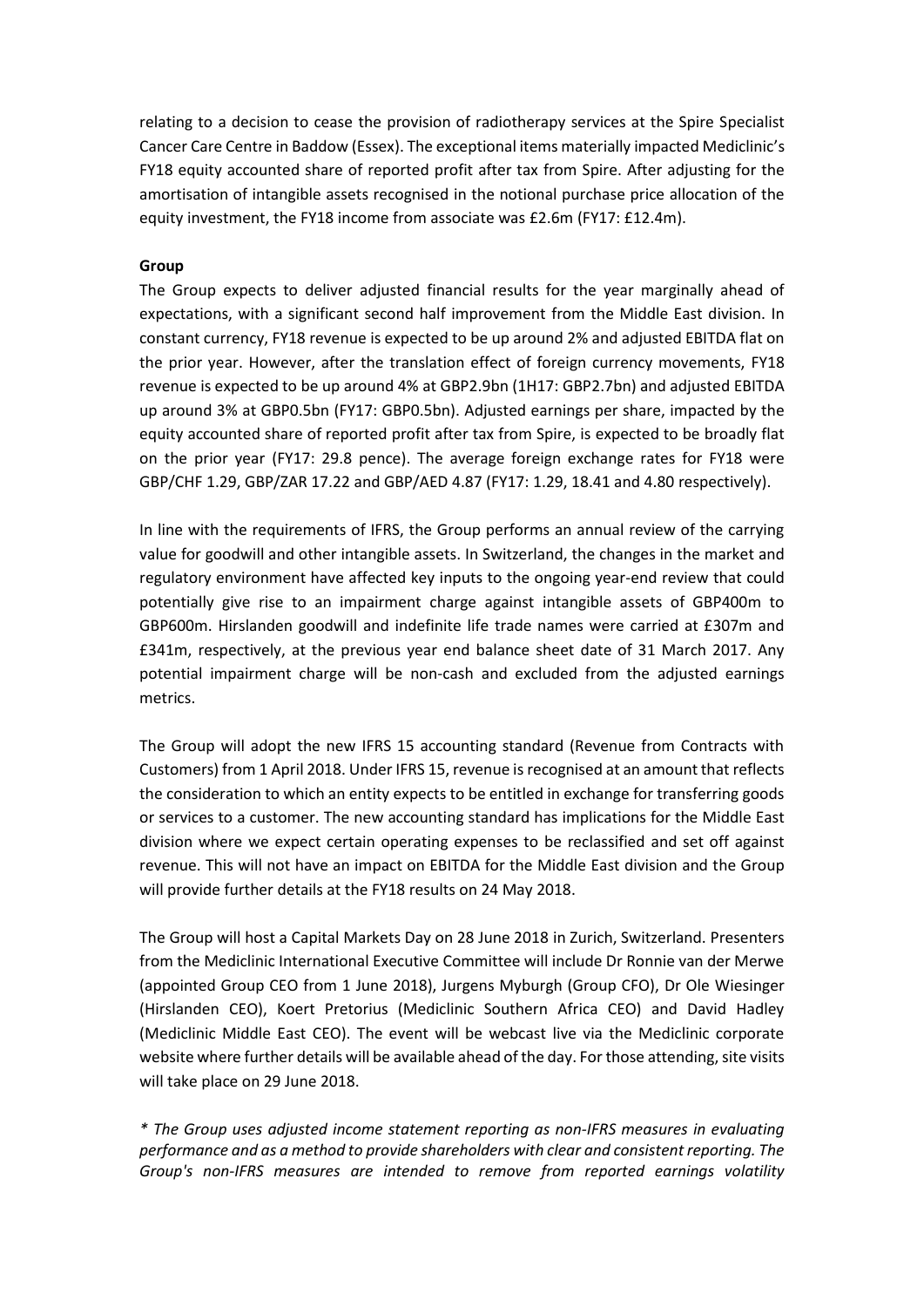*associated with defined one-off incomes and charges which were previously referred to as underlying.*

# **Cautionary Statement**

This announcement contains certain forward-looking statements relating to the business of the Company and its subsidiaries (collectively, the "Group"), including with respect to the progress, timing and completion of the Group's development, the Group's ability to treat, attract, and retain patients and customers, its ability to engage consultants and general practitioners and to operate its business and increase referrals, the integration of prior acquisitions, the Group's estimates for future performance and its estimates regarding anticipated operating results, future revenue, capital requirements, shareholder structure and financing. In addition, even if the Group's actual results or development are consistent with the forward-looking statements contained in this announcement, those results or developments may not be indicative of the Group's results or developments in the future. In some cases, you can identify forward-looking statements by words such as "could," "should," "may," "expects," "aims," "targets," "anticipates," "believes," "intends," "estimates," or similar words. These forward-looking statements are based largely on the Group's current expectations as of the date of this announcement and are subject to a number of known and unknown risks and uncertainties and other factors that may cause actual results, performance or achievements to be materially different from any future results, performance or achievement expressed or implied by these forward-looking statements. In particular, the Group's expectations could be affected by, among other things, uncertainties involved in the integration of acquisitions or new developments, changes in legislation or the regulatory regime governing healthcare in Switzerland, South Africa, Namibia and the UAE and poor performance by healthcare practitioners who practice at our facilities, unexpected regulatory actions or suspensions, competition in general, the impact of global economic changes, and the Group's ability to obtain or maintain accreditation or approval for its facilities or service lines. In light of these risks and uncertainties, there can be no assurance that the forwardlooking statements made in this announcement will in fact be realised and no representation or warranty is given as to the completeness or accuracy of the forward-looking statements contained in this announcement.

The Group is providing the information in this announcement as of this date, and we disclaim any intention to, and make no undertaking to, publicly update or revise any forward-looking statements, whether as a result of new information, future events or otherwise.

# **About Mediclinic International plc**

Mediclinic is an international private healthcare services group, established in South Africa in 1983, with current operating divisions in Southern Africa (South Africa and Namibia), Switzerland and the United Arab Emirates. Its core purpose is to enhance the quality of life of patients by providing acute care, specialist-orientated, multi-disciplinary healthcare services. Mediclinic also holds a 29.9% interest in Spire Healthcare Group plc, a LSE listed and UK-based private healthcare group.

Mediclinic comprises 75 hospitals and 33 clinics. Mediclinic Southern Africa operates 49 hospitals and 2 day clinics throughout South Africa and 3 hospitals in Namibia with more than 8 000 inpatient beds in total; Hirslanden operates 17 hospitals and 4 clinics in Switzerland with more than 1 700 inpatient beds; and Mediclinic Middle East operates 6 hospitals and 27 clinics with more than 700 inpatient beds in the United Arab Emirates.